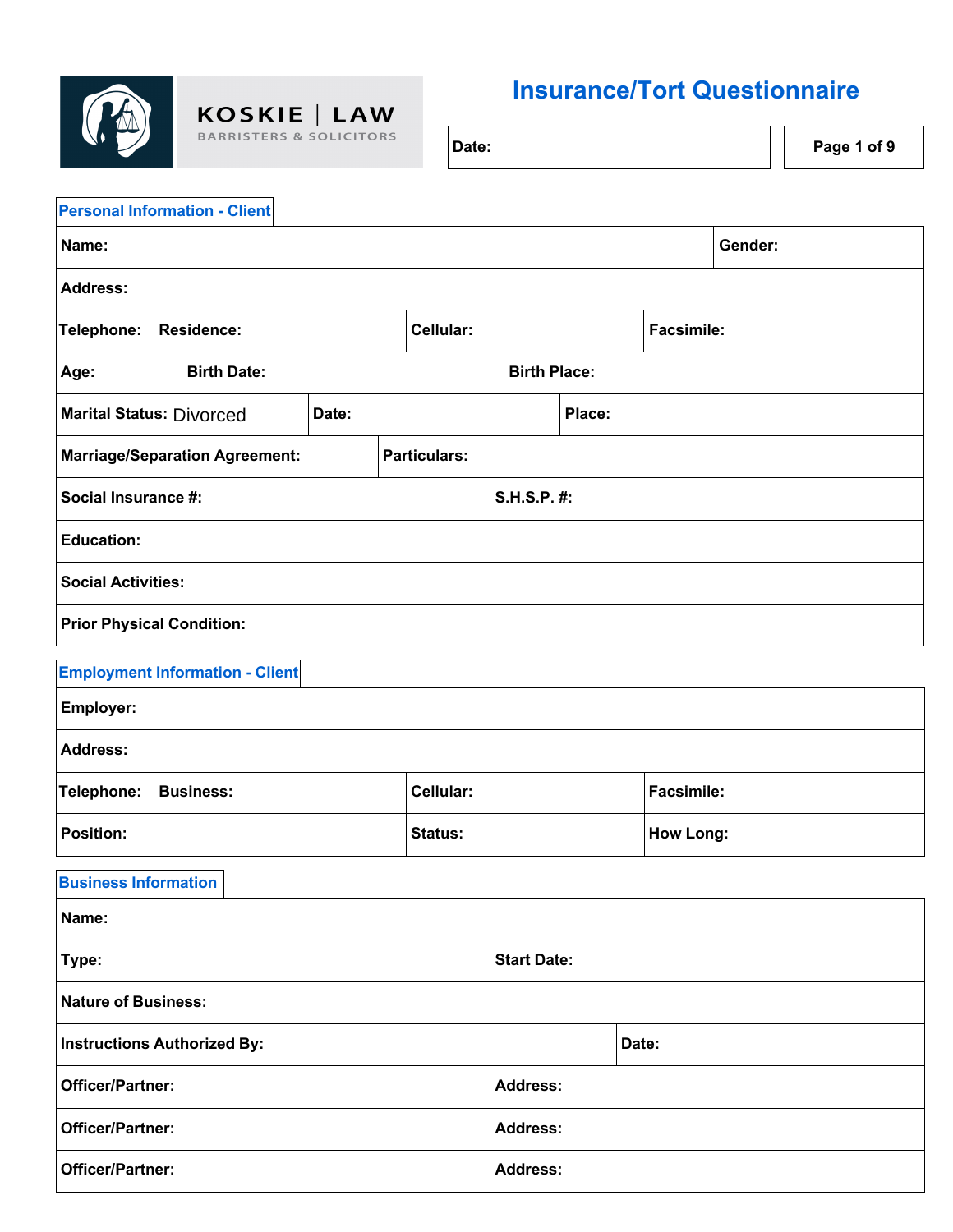| <b>Spouse Information</b>     |                                                              |                        |                     |                     |
|-------------------------------|--------------------------------------------------------------|------------------------|---------------------|---------------------|
| Name:                         |                                                              |                        |                     |                     |
| Telephone:                    | Cellular:                                                    | <b>Business:</b>       |                     | <b>Facsimile:</b>   |
| Age:                          | <b>Birth Date:</b>                                           |                        | Employer:           |                     |
| <b>Information - Children</b> |                                                              |                        |                     |                     |
| Name:                         |                                                              |                        |                     |                     |
| <b>Birth Date:</b>            |                                                              | <b>Marital Status:</b> |                     | <b>Emp. Status:</b> |
| <b>Address:</b>               |                                                              |                        |                     |                     |
| Name:                         |                                                              |                        |                     |                     |
| <b>Birth Date:</b>            |                                                              | <b>Marital Status:</b> |                     | <b>Emp. Status:</b> |
| <b>Address:</b>               |                                                              |                        |                     |                     |
| Name:                         |                                                              |                        |                     |                     |
| <b>Birth Date:</b>            |                                                              | <b>Marital Status:</b> |                     | Emp. Status:        |
| <b>Address:</b>               |                                                              |                        |                     |                     |
| Name:                         |                                                              |                        |                     |                     |
| <b>Birth Date:</b>            |                                                              | <b>Marital Status:</b> |                     | <b>Emp. Status:</b> |
| <b>Address:</b>               |                                                              |                        |                     |                     |
| Name:                         |                                                              |                        |                     |                     |
| <b>Birth Date:</b>            |                                                              | <b>Marital Status:</b> |                     | <b>Emp. Status:</b> |
| <b>Address:</b>               |                                                              |                        |                     |                     |
|                               | <b>Mentally/Physically Challenged or Otherwise Dependent</b> |                        |                     |                     |
| Name:                         |                                                              |                        |                     |                     |
| Age:                          | <b>Birth Date:</b>                                           |                        | <b>Birth Place:</b> |                     |
| <b>Address:</b>               |                                                              |                        |                     |                     |
| Name:                         |                                                              |                        |                     |                     |
| Age:                          | <b>Birth Date:</b>                                           |                        | <b>Birth Place:</b> |                     |
| Address:                      |                                                              |                        |                     |                     |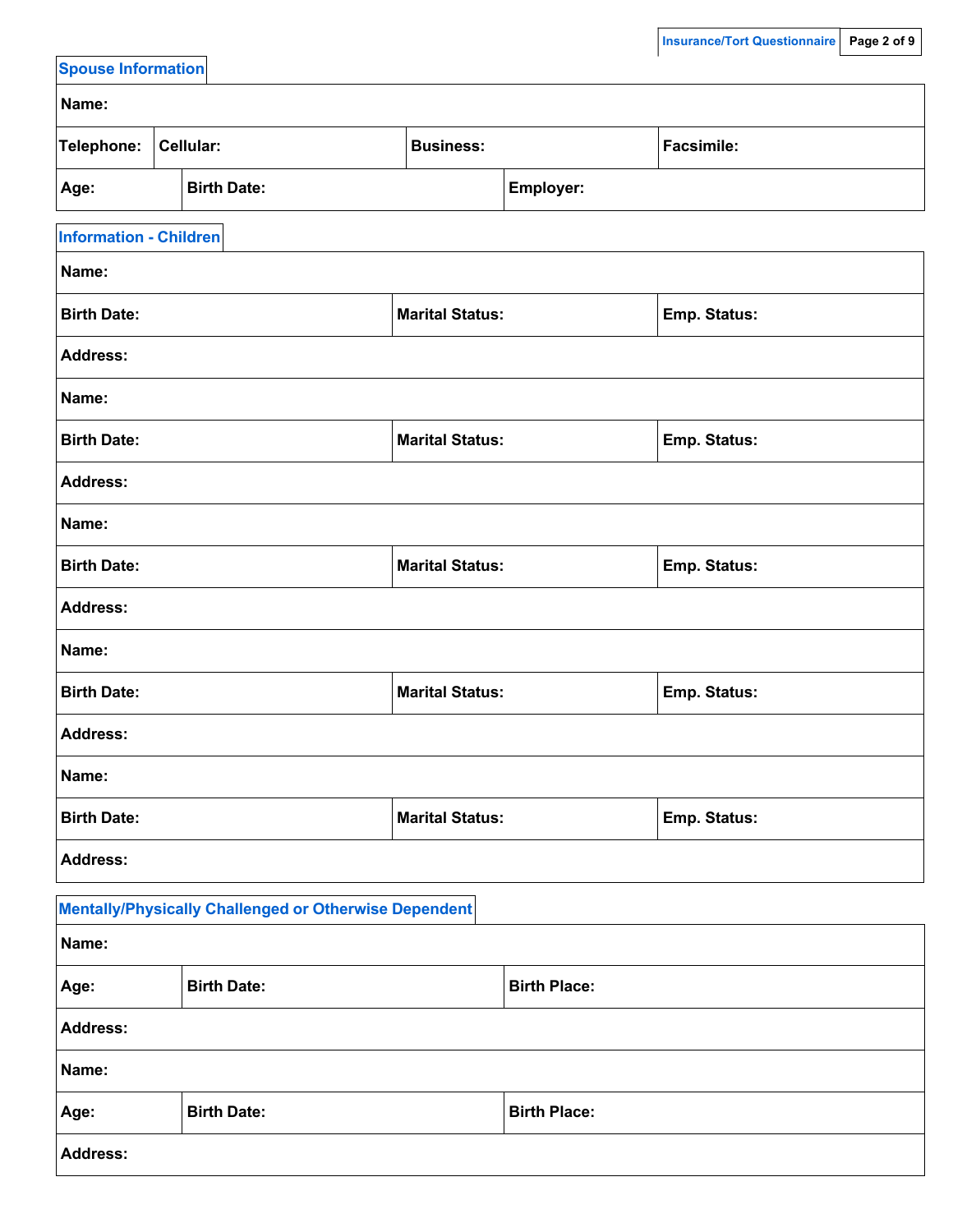| <b>Occurrence Particulars</b>          |       |                                                       |
|----------------------------------------|-------|-------------------------------------------------------|
| Date:                                  | Time: | City/Town/etc.:                                       |
| <b>Client Involved As:</b>             |       | Location:                                             |
| <b>Weather:</b>                        |       | <b>Road Surface:</b>                                  |
| <b>Visibility:</b>                     |       |                                                       |
| <b>Accident</b><br><b>Description:</b> |       | N<br>$W \leftarrow \bigoplus_{\mathbf{V}} \mathbf{E}$ |

| <b>Vehicle #1 Particulars - Client</b> |        |                 |                   |        |        |                          |
|----------------------------------------|--------|-----------------|-------------------|--------|--------|--------------------------|
| Owner:                                 |        | Injured?        | Driver:           |        |        | <b>Injured</b>           |
| <b>Address:</b>                        |        |                 | <b>Address:</b>   |        |        |                          |
| City/Prov./PC:                         |        |                 | City/Prov./PC:    |        |        |                          |
| Plate #:                               | Prov.: |                 | $D.L.$ #:         |        | Prov.: |                          |
| Auto Make, etc.:                       |        |                 | <b>Seat Belt?</b> |        |        | <b>Travel Direction?</b> |
| <b>Condition:</b>                      |        | Damage Amt.:    |                   | Speed: |        | <b>Headlights</b>        |
| Passenger:                             |        | <b>Address:</b> |                   |        |        | Injured?                 |
| Passenger:                             |        | <b>Address:</b> |                   |        |        | Injured?                 |
| Passenger:                             |        | <b>Address:</b> |                   |        |        | Injured?                 |
| Passenger:                             |        | <b>Address:</b> |                   |        |        | Injured?                 |
| Passenger:                             |        | <b>Address:</b> |                   |        |        | Injured?                 |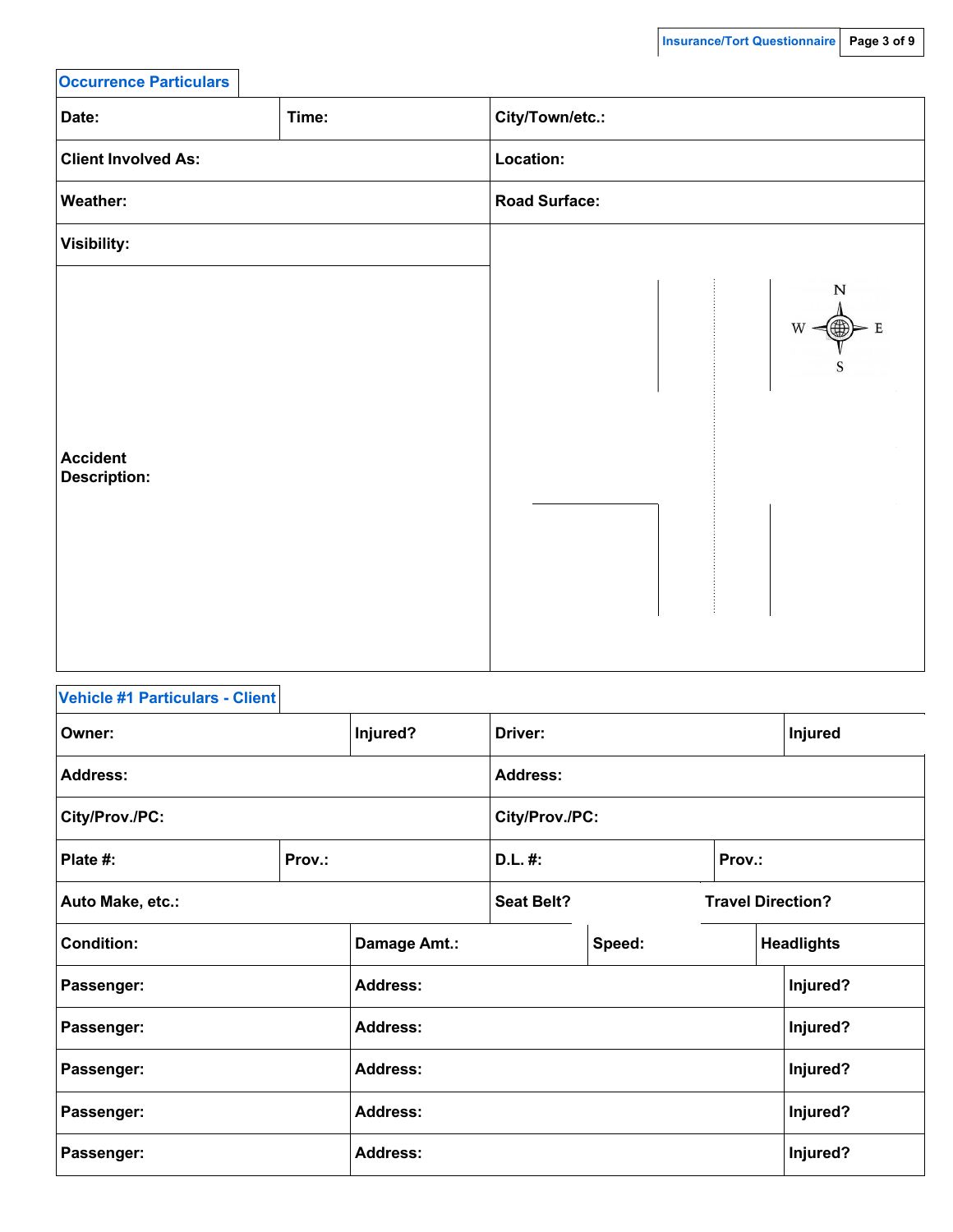| <b>Vehicle #2 Particulars</b> |        |                 |                   |        |        |                          |
|-------------------------------|--------|-----------------|-------------------|--------|--------|--------------------------|
| Owner:                        |        | Injured?        | Driver:           |        |        | Injured                  |
| <b>Address:</b>               |        |                 | <b>Address:</b>   |        |        |                          |
| City/Prov./PC:                |        |                 | City/Prov./PC:    |        |        |                          |
| Plate #:                      | Prov.: |                 | D.L. #:           |        | Prov.: |                          |
| Auto Make, etc.:              |        |                 | <b>Seat Belt?</b> |        |        | <b>Travel Direction?</b> |
| <b>Condition:</b>             |        | Damage Amt.:    |                   | Speed: |        | <b>Headlights</b>        |
| Passenger:                    |        | <b>Address:</b> |                   |        |        | Injured?                 |
| Passenger:                    |        | <b>Address:</b> |                   |        |        | Injured?                 |
| Passenger:                    |        | <b>Address:</b> |                   |        |        | Injured?                 |
| Passenger:                    |        | <b>Address:</b> |                   |        |        | Injured?                 |
| Passenger:                    |        | <b>Address:</b> |                   |        |        | Injured?                 |
| <b>Vehicle #3 Particulars</b> |        |                 |                   |        |        |                          |
| Owner:                        |        | Injured?        | Driver:           |        |        | Injured                  |
| <b>Address:</b>               |        |                 | <b>Address:</b>   |        |        |                          |
| City/Prov./PC:                |        |                 | City/Prov./PC:    |        |        |                          |
| Plate #:                      | Prov.: |                 | D.L. #:           |        | Prov.: |                          |
| Auto Make, etc.:              |        |                 | <b>Seat Belt?</b> |        |        | <b>Travel Direction?</b> |
| <b>Condition:</b>             |        | Damage Amt.:    |                   | Speed: |        | <b>Headlights</b>        |
| Passenger:                    |        | <b>Address:</b> |                   |        |        | Injured?                 |
| Passenger:                    |        | <b>Address:</b> |                   |        |        | Injured?                 |
| Passenger:                    |        | <b>Address:</b> |                   |        |        | Injured?                 |
| Passenger:                    |        | <b>Address:</b> |                   |        |        | Injured?                 |
| Passenger:                    |        | <b>Address:</b> |                   |        |        | Injured?                 |
| <b>Available Evidence</b>     |        |                 |                   |        |        |                          |

**Contrib.** Neg.? **Alcohol? Alcohol? Scene Study? Photographs? Charges? Letters?**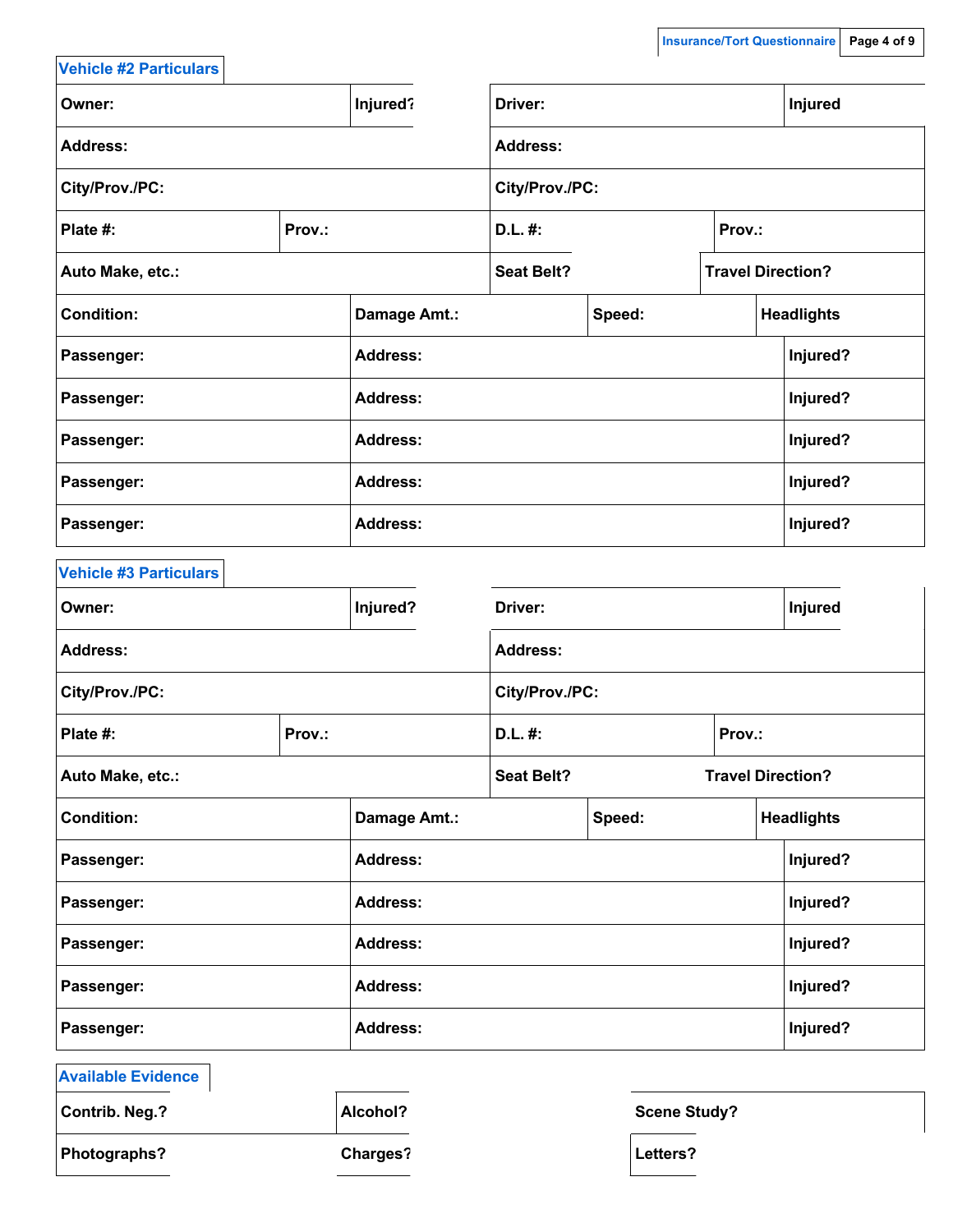| <b>Police Investigation</b> |                      |            |                    | --- <del>------</del> ---- <del>---</del> |         |
|-----------------------------|----------------------|------------|--------------------|-------------------------------------------|---------|
| <b>Police Force:</b>        | Officer:             |            |                    | <b>Stmt. Given?</b>                       |         |
| Stmt.<br>Detail:            |                      |            |                    |                                           |         |
| <b>Vehicle Move?</b>        | <b>People Leave?</b> |            |                    | <b>Accident Team?</b>                     |         |
| <b>Witnesses</b>            |                      |            |                    |                                           |         |
| Name:                       |                      | Telephone: |                    |                                           |         |
| <b>Address:</b>             |                      |            |                    | Passenger?                                | Injured |
| Stmt.<br>Detail:            |                      |            |                    |                                           |         |
| Name:                       |                      | Telephone: |                    |                                           |         |
| <b>Address:</b>             |                      |            |                    | Passenger?                                | Injured |
| Stmt.<br>Detail:            |                      |            |                    |                                           |         |
| Name:                       |                      | Telephone: |                    |                                           |         |
| <b>Address:</b>             |                      |            |                    | Passenger?                                | Injured |
| Stmt.<br>Detail:            |                      |            |                    |                                           |         |
| <b>Insurer Involvement</b>  |                      |            |                    |                                           |         |
| Name:                       |                      |            | <b>Adjustor:</b>   |                                           |         |
| <b>Address:</b>             |                      |            |                    |                                           |         |
| File #:                     | Telephone:           |            |                    | <b>Facsimile:</b>                         |         |
| Stmt.:                      |                      |            |                    |                                           |         |
| <b>Insurer Involvement</b>  |                      |            |                    |                                           |         |
| Name:                       |                      |            | <b>Acting For?</b> |                                           |         |
| <b>Address:</b>             |                      |            |                    |                                           |         |
| File #:                     | Telephone:           |            |                    | Facsimile:                                |         |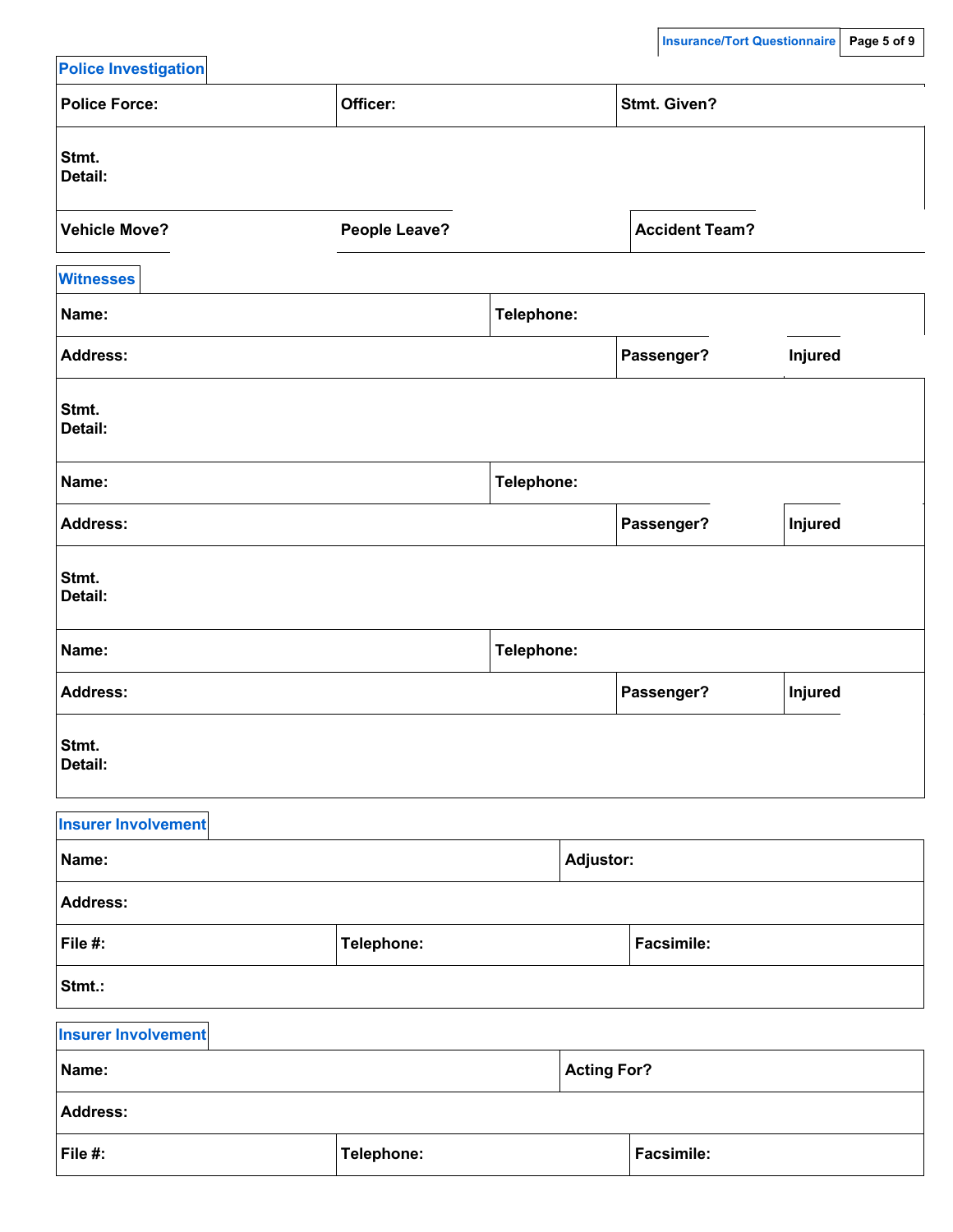|                                                                |                     |                             | $\mathbf{I}$      |  |
|----------------------------------------------------------------|---------------------|-----------------------------|-------------------|--|
| <b>Medical Information</b>                                     |                     |                             |                   |  |
| <b>Medical</b><br><b>History:</b>                              |                     |                             |                   |  |
| Injuries:                                                      |                     |                             |                   |  |
| Ambulance?                                                     | EMT?                | <b>Attending Physician:</b> |                   |  |
| <b>Hospitalization?</b>                                        | <b>Admission:</b>   |                             | Discharge:        |  |
| Treatment:                                                     |                     |                             |                   |  |
| <b>Physicians</b>                                              |                     |                             |                   |  |
| Name:                                                          |                     |                             |                   |  |
| <b>Address:</b>                                                |                     |                             |                   |  |
| File #:                                                        |                     | Telephone:                  | <b>Facsimile:</b> |  |
| Treatment:                                                     |                     |                             |                   |  |
| Name:                                                          |                     |                             |                   |  |
| <b>Address:</b>                                                |                     |                             |                   |  |
| File #:                                                        |                     | Telephone:                  | Facsimile:        |  |
| Treatment:                                                     |                     |                             |                   |  |
| Name:                                                          |                     |                             |                   |  |
| <b>Address:</b>                                                |                     |                             |                   |  |
| File #:                                                        |                     | Telephone:                  | Facsimile:        |  |
| Treatment:                                                     |                     |                             |                   |  |
| <b>Disability</b>                                              |                     |                             |                   |  |
| Total?                                                         | <b>Particulars:</b> |                             |                   |  |
| Partial?                                                       | <b>Particulars:</b> |                             |                   |  |
| <b>Related</b><br>Prior<br><b>Medical</b><br><b>Condition:</b> |                     |                             |                   |  |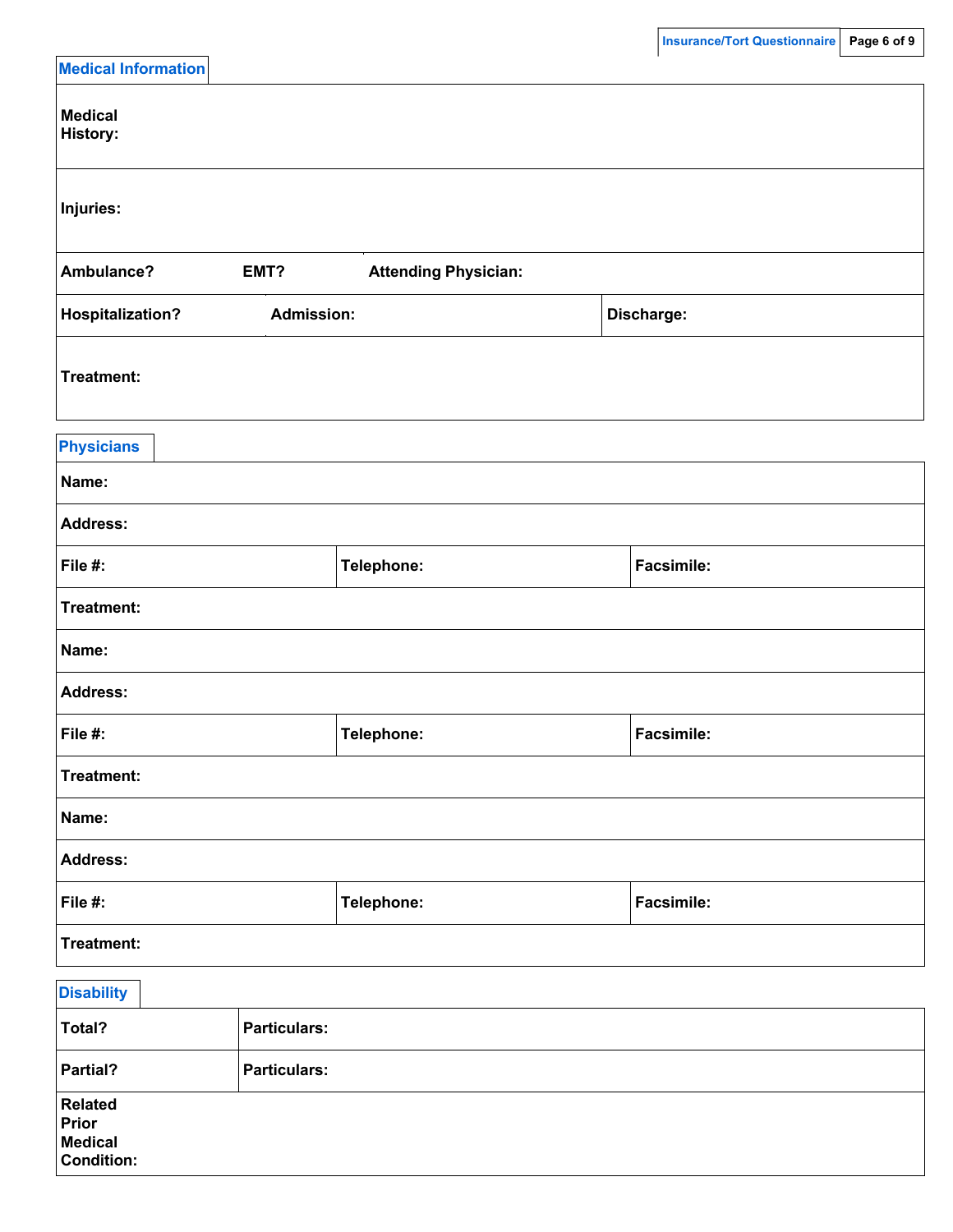| <b>Ongoing Medical Information</b>                            |
|---------------------------------------------------------------|
| <b>Limitation of</b><br>motion associated<br>with complaints: |
| Pain associated<br>with movement<br>generally:                |
| Present treatment,<br>medication:                             |
| When pain or<br>disability<br>experienced:                    |
| How injury affects<br>daily living:                           |
| Record if pain has<br>gone or injury no<br>longer perceived:  |
| <b>Note dates of visits</b><br>to doctors:                    |
| Care costs:                                                   |

| <b>Employment Income Particulars</b>       |                          |                         |
|--------------------------------------------|--------------------------|-------------------------|
| <b>Wage Rate:</b>                          | <b>Monthly Earnings:</b> | <b>Lost Bonus:</b>      |
| <b>Lost Sick Leave:</b>                    | <b>Lost Promotion:</b>   | <b>Lost Commission:</b> |
| <b>Pension Benefits:</b>                   |                          |                         |
| <b>Breakdown</b><br>of use of<br>earnings: |                          |                         |
| <b>Employment</b><br><b>History:</b>       |                          |                         |
| <b>Employment</b><br>Loss:                 |                          |                         |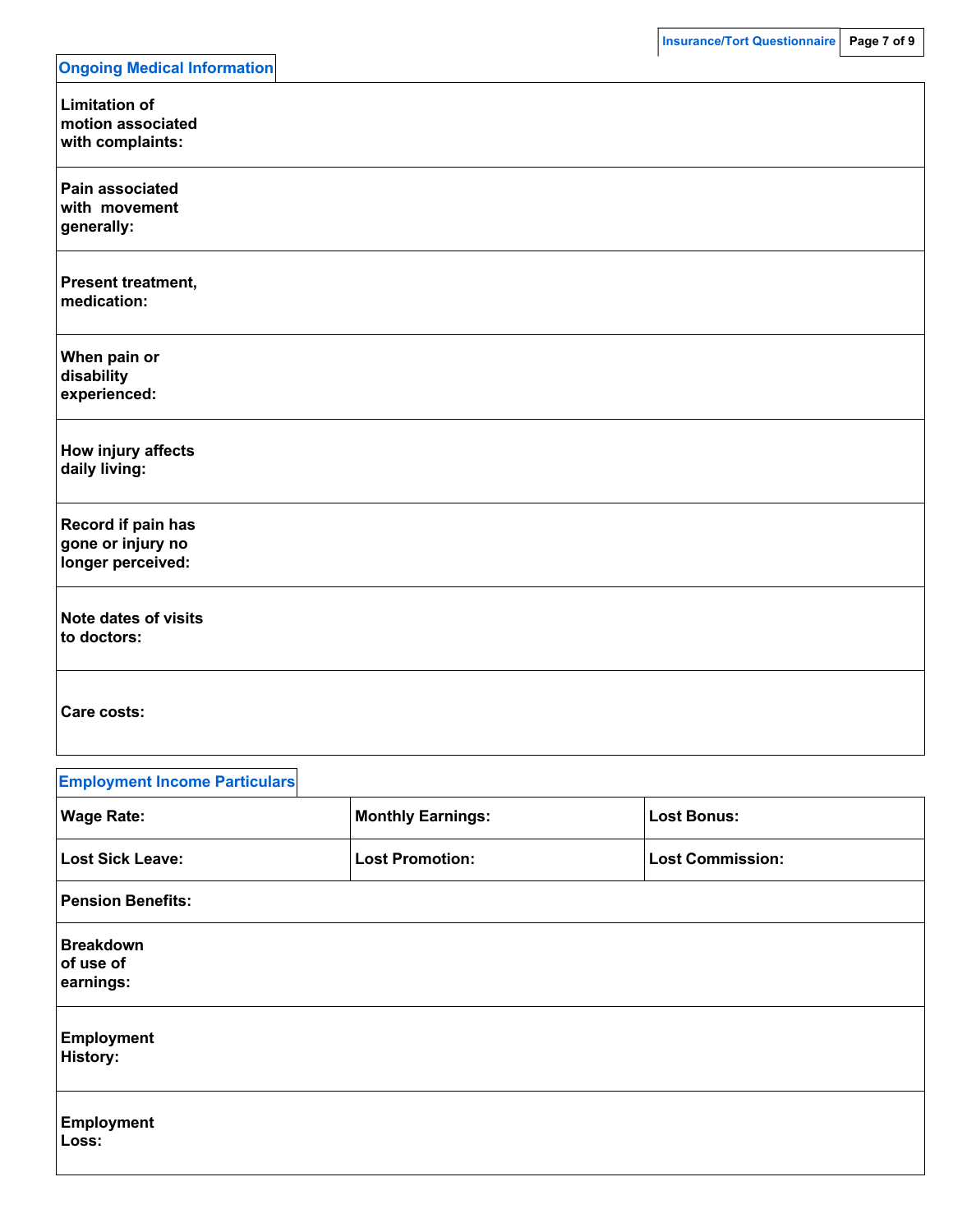| <b>Income Security Information</b>             |                     |            |                     |  |
|------------------------------------------------|---------------------|------------|---------------------|--|
| <b>Sick leave</b><br>particulars:              |                     |            |                     |  |
| <b>SGI weekly</b><br>indemnity<br>particulars: |                     |            |                     |  |
| <b>El disability</b><br>benefits:              |                     |            |                     |  |
| <b>CPP LTD:</b>                                |                     |            |                     |  |
| <b>Other LTD:</b>                              |                     |            |                     |  |
| WCB:                                           |                     |            |                     |  |
| <b>Special Damages</b>                         |                     |            |                     |  |
| <b>Personal items</b><br>lost:                 |                     |            |                     |  |
| Personal property floater:                     |                     |            |                     |  |
| <b>Hospital TV:</b>                            | Nurse:              |            | Room:               |  |
| <b>Med. Supplies:</b>                          | Dental:             |            | <b>Optical:</b>     |  |
| Drugs:                                         | Mileage:            |            | <b>Prosthetics:</b> |  |
| Labour Sub:                                    | <b>Babysitting:</b> |            | Housekeeping:       |  |
| Veh. Damage:                                   |                     | Ambulance: |                     |  |
| Other property<br>damage:                      |                     |            |                     |  |